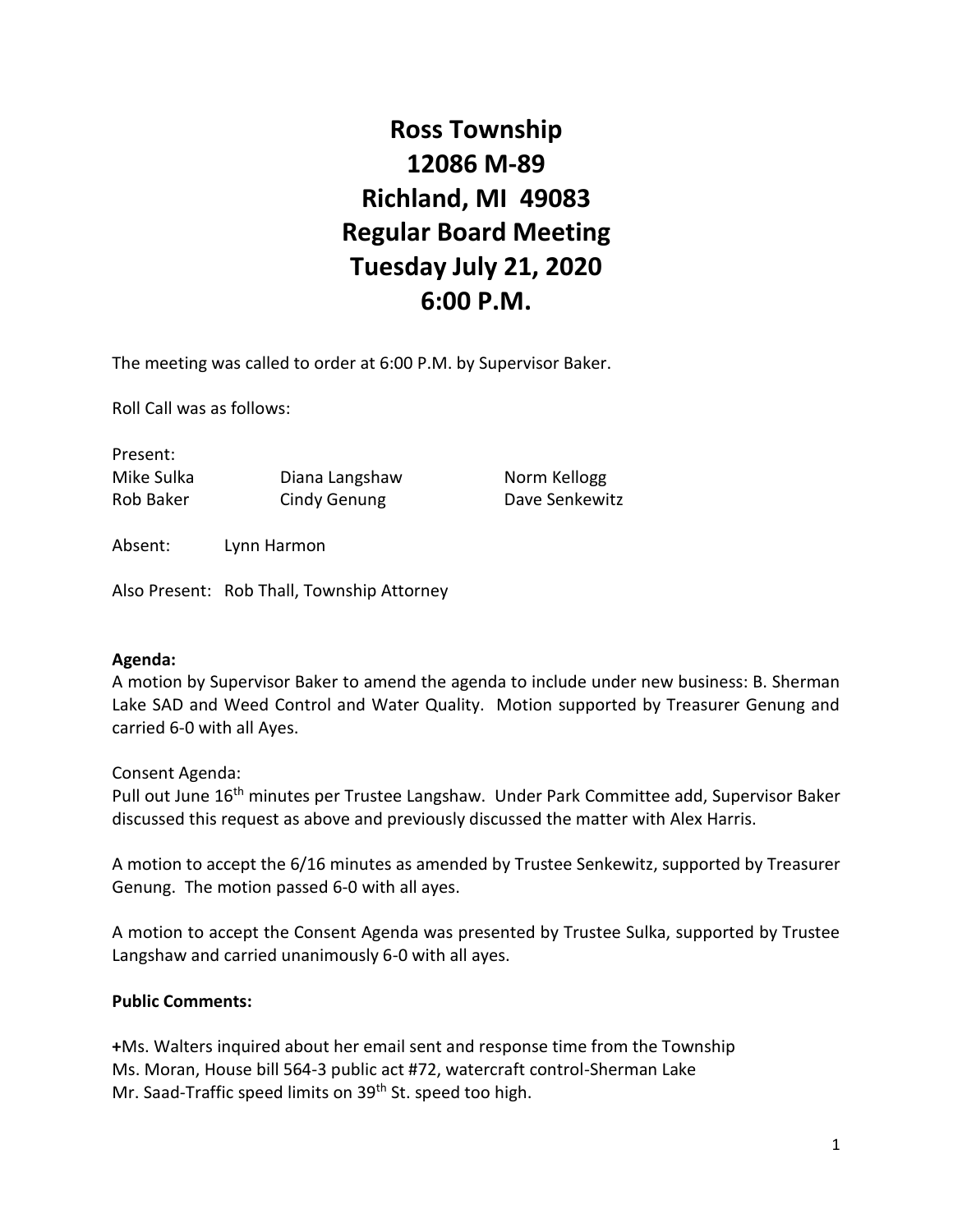### **Old Business:**

- A. Employee policies and procedures postponed until the next Board Meeting.
- B. Any other Old Business None

### **New Business:**

- a. Budget Amendment Road Assessment/Sherman Lake Weed/ Street Lights postponed until a future Board Meeting. More information needed.
- b. Sherman Lake SAD for Weed Control and Water Quality John Crumb from GLS&W discussed Sherman Lake Sewer hook up costs. Dr. Jennifer Jones presented a slide show on Restorative Lake Systems treatment of Sherman Lake. Discussed future treatment options.

Sherman Lake proposed SAD annual costs will be \$550

Monitor failed septic systems around Sherman Lake

Attorney Thall discussed the SAD process to renew Sherman Lakes SAD. New SAD would be on the December 2020 winter Tax bill if approved. Petitions need to be completed with verified signatures for over 50% of land area.

Things to do: September Board meeting, tentative approval and tentative costs. Set a public hearing meeting possible, October. 2<sup>nd</sup> public hearing in November - Tax roll and how much individual assessments will be. Township Board would need to approve the SAD amount for a 7-year period.

Sherman lake Board is scheduled to meet tomorrow July 22 to discuss the petitions and other issues.

## **Any Other New Business:**

Park-emergency Sewer cost – to be discussed at a later meeting.

## **Members Time:**

R. Baker -Set up public hearing with DNR/ no wake area at Gull Lake's bay area. Refund through the Public Safety Health Cares Act. Forms submitted to get a re-imbursement for our Fire payroll of April and May. Life Care handout. A party is interested in purchasing 20 acres at Brook Lodge, east side of the road. Possible re-zoning to Rural Residential or Commercial from Agricultural Preservation. Future land use maps show that up the Bay on Gull Lake on the east side – Planning Commission to review.

D. Langshaw; requested a meeting to understand tax tribunal future issues.

M. Sulka – thanked everyone for their attendance and engagement.

There being no further business the meeting was adjourned at 8:00 P.M.